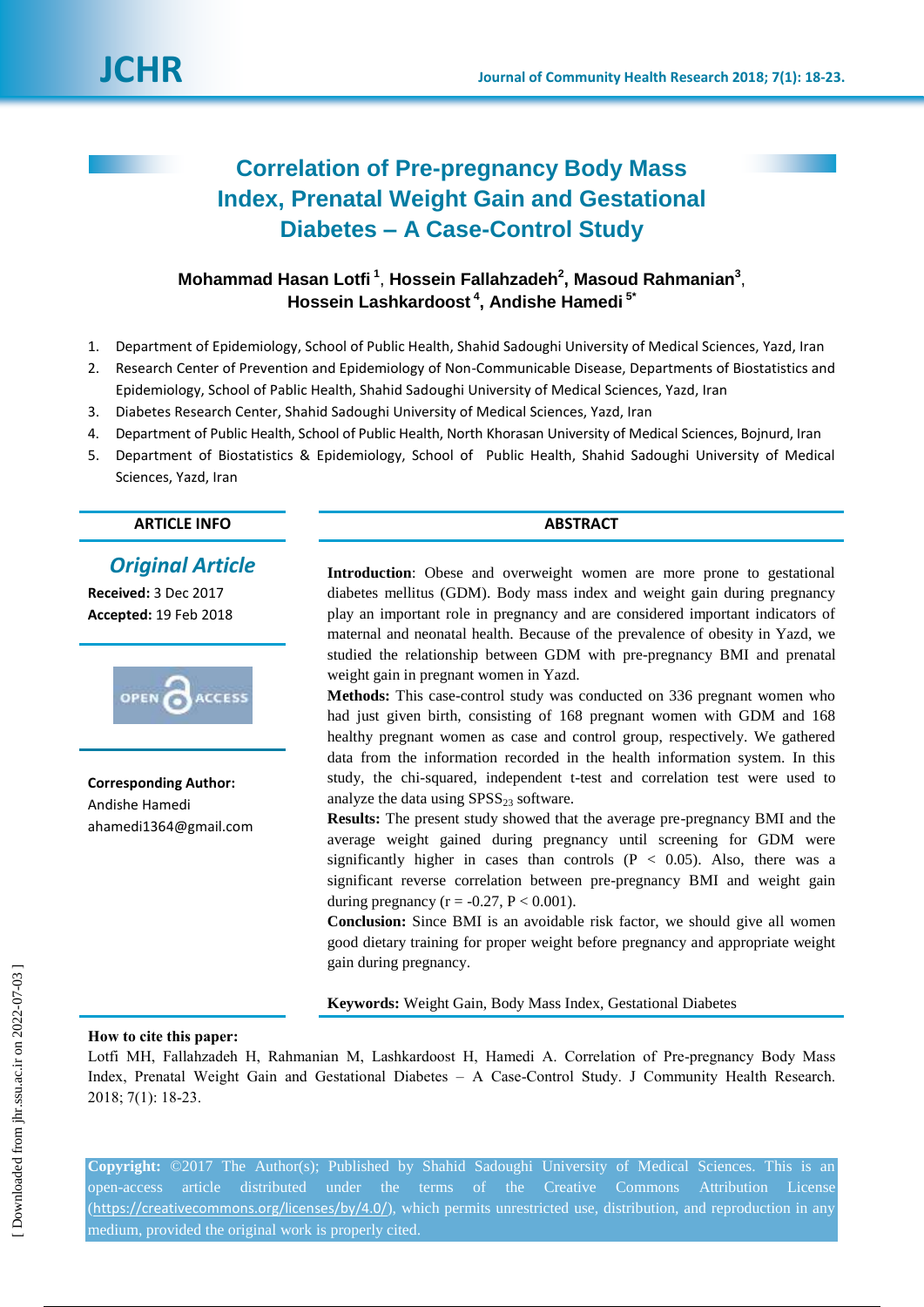### **Introduction**

Diabetes is one of the most common noncommunicable diseases in the world  $(1)$ . The prevalence of diabetes among various ethnic groups is between  $7.8\% - 15.5\%$  worldwide  $^{(2)}$ . This disorder is a chronic disease that occurs due to the absolute deficiency of insulin or the relative reduction of its secretion from the pancreas, with some degree of resistance to insulin  $(3)$ . Gestational diabetes mellitus (GDM) is the type of diabetes that is characterized by some degree of intolerance to glucose that is first diagnosed during pregnancy<sup>(4)</sup>. It not only affects the pregnancy, but also increases the likelihood of complications in mother and newborn  $(4)$ . The criteria for screening and diagnosis of GDM are one-step test (GTT (Glucose tolerance test) after two hours, ingestion of 75 gram oral glucose) according to the World Health Organization instruction  $(5)$ . GDM occurs in 2–9 % of the total pregnancy in the world  $(6)$ . Women with a history of GDM are more likely to have hypertension, abortion, preeclampsia and macrosomal newborn births <sup>(7)</sup>. Obese and overweight women are more prone to GDM  $<sup>(8)</sup>$ .</sup>

Based on body mass index (BMI), it is recommended during pregnancy that the weight gain is 12.5–18 kg for lean women, 11.5–16 kg for average women, 7–11.5 Kg for overweight women and less than 7 kg for obese women, for whom added weight is most likely to lead to GDM  $^{(9)}$ . Pregnancy is one of the most important and most dangerous moments of a mother and fetus's life. Health or maternal illness during this period not only affects the quality of a mother's life, but also affects the health and life of the fetus.

In other parts of the world, diabetes has been controlled, especially GDM, but in Iran, the incidence of this disease has not been controlled. Overall, the prevalence of GDM in Iran varies from 1.3% to 8.9%  $(10)$ . Yazd Province has reported a prevalence of GDM of  $10.2\%$ <sup>(11)</sup>. Also, the incidence of obesity in women in Yazd is high; the prevalence of overweightness and obesity are 38% and 30%, respectively  $(12)$ . The study conducted by Bafghi reported that increasing obesity has a

significant relationship with the risk of diabetes mellitus, and high weight gain during pregnancy is effective in impaired glucose tolerance  $(13)$ . BMI and weight gain during pregnancy play an important role in the outcome of pregnancy and they are an important indicator for the health of mother and the baby  $(14)$ .

Since the relationship between GDM mellitus with overweight and obesity during pregnancy has not been studied in this region and since that GDM is a symptom-free illness, knowing about this disorder and its risk factors can lead to self-care and prevention. Therefore, we studied the relationship between GDM with obesity and weight gaining during pregnancy in pregnant women in Yazd.

#### **Methods**

This case-control study was conducted on 336 pregnant women who had given birth during one year. We used a multi-stage sampling method among the comprehensive health centers of Yazd in five geographical regions: north, south, east, west, and central. We took two centers from each location, randomly. To estimate the sample size, the sample size estimation formula was used for case-control studies with 95% confidence interval level and 80% power and exposure ratio (37% ) in the case group and 23% in the control group, (prepregnancy overweight) <sup>(15)</sup>. From each center, 17 pregnant women with GDM were selected as a case group and 17 pregnant women without a GDM were selected as control group. For every patient, we identified another woman with matching age and location to serve as a control. Cases were selected randomly from the health care registry in which mothers with GDM had been registered. The inclusion criteria for these pregnant women were being reproductive age (15– 49 years old), confirmed GDM up to 30 weeks of pregnancy, and at least 5 years' residence in Yazd. The exclusion criteria include being non-native, younger than of 15 years old and older than 49 years old and having diabetes mellitus before pregnancy. We gathered data from the information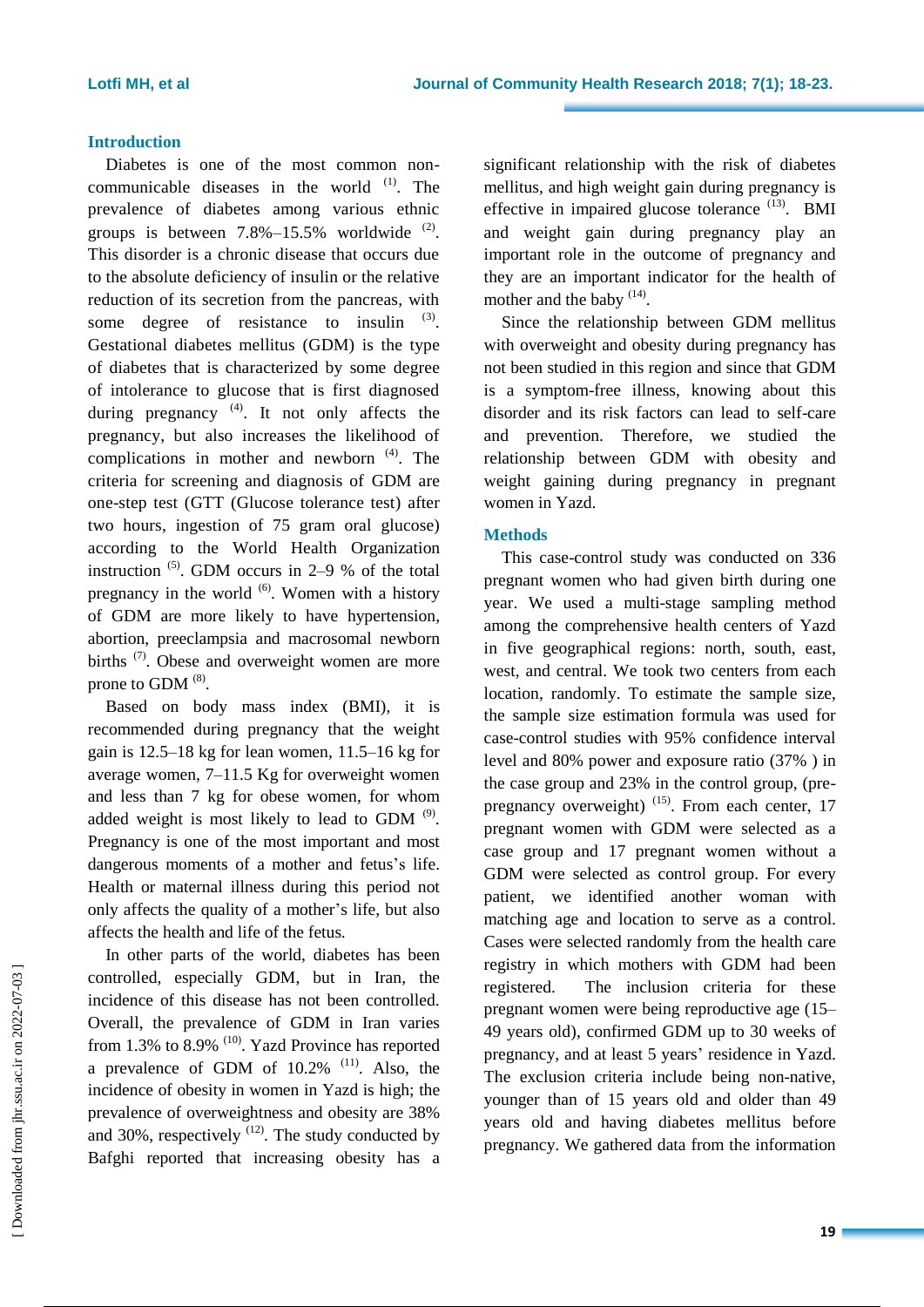recorded in the health information system on demographics, anthropometrics, and medical history. In this study, the principles of confidentiality of data were respected. The chisquare test, independent t-test and correlation test were used to analyze the data using  $SPSS<sub>23</sub>$ software.

#### **Results**

In this case-control study, 168 pregnant women with GDM and 168 pregnant women without GDM were included. The mean age in the case group was  $30.2 \pm 5.9$  years and the mean age in the control group was  $29.1 \pm 5.7$  years, which was not significantly different ( $p = 0.1$ ). Most pregnant women with GDM were over 30 years old and had greater instances of family history of diabetes and high blood pressure however; there was no significant diffrence between two groups. The demographic characteristics of people with GDM and the control group shows in Table 1.

| <b>Variables</b>                  |                | <b>Frequency and</b>     | <b>Frequency and percentage</b><br>in control group | <b>P-value</b> |
|-----------------------------------|----------------|--------------------------|-----------------------------------------------------|----------------|
|                                   |                | percentage in case group |                                                     |                |
| Age                               | 15-19          | 4(2.3)                   | 8(4.8)                                              | 0.28           |
|                                   | 20-29          | 90(53.2)                 | 100(59.5)                                           |                |
|                                   | 30-39          | 65(39.3)                 | 52(31)                                              |                |
|                                   | 40-49          | 9(5.2)                   | 8(4.7)                                              |                |
|                                   | Total          | 168(100)                 | 168(100)                                            |                |
| <b>Education</b> level            | Under diploma  | 41(24.3)                 | 30(17.9)                                            | 0.47           |
|                                   | Diploma        | 80(47.4)                 | 82(48.8)                                            |                |
|                                   | Academic       | 47(28.3)                 | 56(33.3)                                            |                |
|                                   | Total          | 168(100)                 | 168(100)                                            |                |
| Job                               | Housewife      | 138(81.5)                | 148(88.1)                                           | 0.09           |
|                                   | Employee       | 30(18.5)                 | 20(11.9)                                            |                |
|                                   | Total          | 168(100)                 | 168(100)                                            |                |
| Family history of<br>diabetes     | N <sub>o</sub> | 107(63.7)                | 120(71.4)                                           | 0.1            |
|                                   | Yes            | 61(36.3)                 | 48(28.6)                                            |                |
|                                   | Total          | 168(100)                 | 168(100)                                            |                |
| History of high<br>blood pressure | No             | 165(98.3)                | 167(99.4)                                           |                |
|                                   | Yes            | 3(1.7)                   | 1(0.6)                                              | 0.22           |
|                                   | Total          | 168(100)                 | 168(100)                                            |                |

\*Significant at 95% confidence level

The average pre-pregnancy BMI was significantly different in women with GDM from non-GDM women. Also, the average weight gain during pregnancy until screening for GDM in pregnant women with GDM was significantly more than the control group. However, after the diagnosis of GDM, weight gain of pregnant women with GDM significantly differed from that of pregnant women without GDM. That is, the weight gain of pregnant women without GDM was significantly more than pregnant women with GDM. Table 2 shows the mean and standard deviation of anthropometric indices in the two study groups.

In this study, there was a significant reverse correlation between pre-pregnancy BMI and weight gain during pregnancy ( $r = -0.27$ ,  $P < 0.001$ ). Also, there was a significant correlation between prepregnancy BMI and parity in pregnant women  $(r = 0.22, P < 0.001)$ . In addition, there was a significant reverse correlation between parity and weight gain during pregnancy ( $r = -0.23$ ,  $P < 0.001$ ).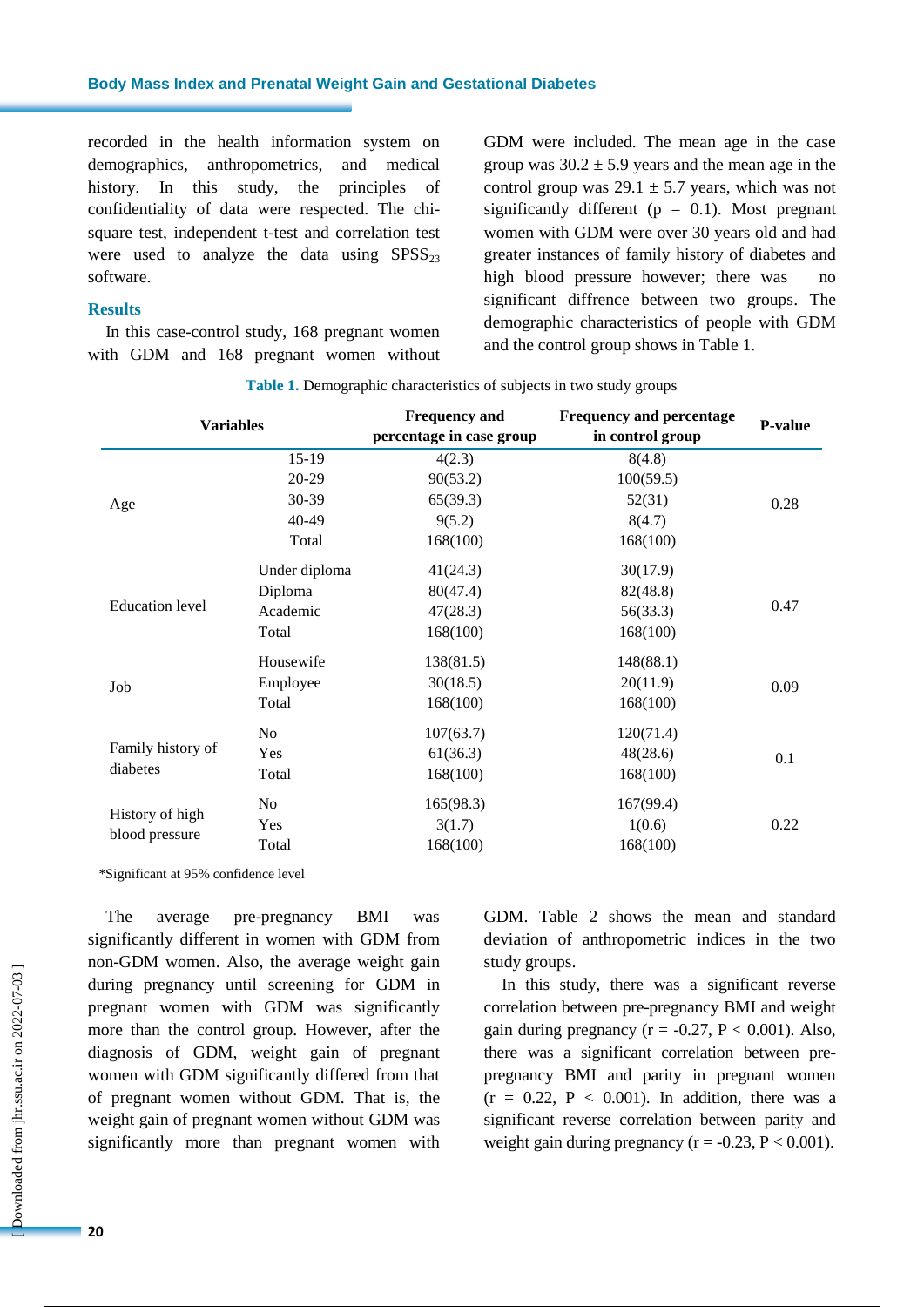| <b>Variables</b>                                                     | $Mean \pm SD$ in cases | Mean±SD in controls | <b>P-value</b>          |
|----------------------------------------------------------------------|------------------------|---------------------|-------------------------|
| Weight of the pregnant woman in first visit                          | $68.4 \pm 14.1$        | $63.3 \pm 13.4$     | $0.001*$                |
| Height                                                               | $159.2 + 7.6$          | $160.1 \pm 5.6$     | 0.22                    |
| Parity                                                               | $2.1 \pm 0.9$          | $1.9 + 0.8$         | 0.08                    |
| Pre pregnancy BMI                                                    | $27.03 \pm 5.6$        | $24.6 + 4.8$        | ${<}0.001$ <sup>*</sup> |
| Weight gain during pregnancy until 24-28 week                        | $7.3 \pm 5.8$          | $6.1 \pm 5.8$       | $0.001*$                |
| Weight gain from 24-28 weeks of pregnancy to the<br>end of pregnancy | $9.6 + 5.8$            | $11.3 + 5.8$        | $0.01*$                 |

**Table 2**. Mean and standard deviation of anthropometric and quantitative variables in the two study groups

\*Significant at 95% confidence level

#### **Discussion**

The present study showed that the average prepregnancy BMI, the average weight gain during pregnancy until screening for GDM and also average weight gain until the end of pregnancy were significantly different in women with GDM and those without.

Also, there was a significant reverse correlation between pre-pregnancy BMI and weight gain during pregnancy until screening for GDM. In the present study, the mean of pre-pregnancy BMI in pregnant women with GDM is significantly higher than that of without GDM. Similar studies have reported similar results  $(16, 17)$ . But in the study conducted by Kristensen et al, there was no significant relationship between BMI and the risk of GDM, which was contradicts with our results<sup>(18)</sup>.

Also, the average weight gain during pregnancy until screening for GDM in pregnant women with the condition was significantly more than the control group. This suggests a strong correlation between being overweight during pregnancy and in impaired glucose tolerance. Therefore, obesity and overweightness are one of the most important risk factors for GDM  $(19)$ . Since the role of pre-pregnancy BMI in preventing GDM is an important one, it should be an important public health priority for controlling the growing trend of GDM.

Also, in the present study, after the diagnosis of GDM, weight gain of pregnant women with GDM significantly differed from that of pregnant women without GDM. That is, weight gain of pregnant women without GDM was significantly more than

pregnant women with GDM, which can be attributed to the proper training and appropriate dietary practices of pregnant women with GDM by health workers.

In the present study, an inverse correlation was found between maternal BMI at the beginning of pregnancy and weight gain during pregnancy. Mothers with lower BMIs had gained more weight during pregnancy. Similar studies confirm our results  $(20)$ . It is also expected that mothers who are thin rather than mothers with a higher BMI, have more weight gain during pregnancy, which allows them to give birth children of suitable weight. In numerous studies, it has been shown that in low-birth-weight women, the probability of having newborn with low birth weight is higher, and adding proper weight during pregnancy can greatly reduce the birth of low birth weight newborns  $(20)$ .

In the present study, there was no significant relationship between the parity with risk of GDM in the two study groups. Results of similar studies differ from our study <sup>(15)</sup>.

In this study, we did not find a direct correlation between BMI in pregnant women and the parity, but the study conducted by Benner has reported contrary results. Benner's study showed with an increase in the number of deliveries, the maternal body mass index also increased. This can be due to the fact that mothers with more children did not have enough time to do physical activity  $(21)$ .

Also, in the present study, there was an inverse correlation between the parity in pregnant women with their weight gaining during pregnancy. Their weight gain decreased with increasing number of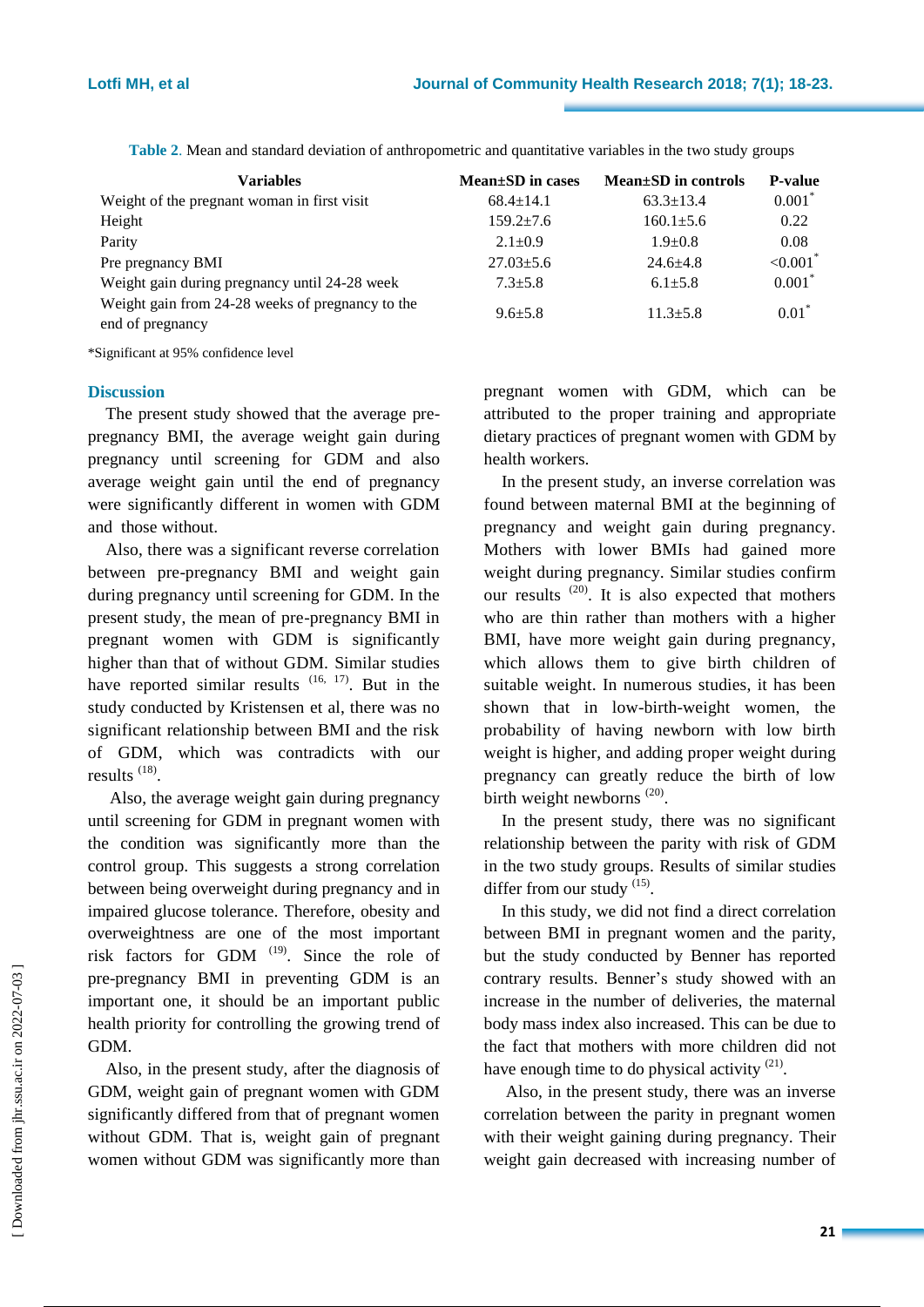pregnancies in women. Such studies have reported similar results  $(21, 22)$ . This could be due to the lack of attention of mothers to themselves due to mental and physical challenges.

In the present study, there was no significant relationship between occupation, education level, history of hypertension and the risk of GDM in the two study groups. However, similar studies have reported different results. They have shown that having a history of hypertension has a direct relationship with the incidence of GDM. They show that the association between blood pressure and GDM was stronger among women who were overweight (BMI  $\geq 25.0 \text{ kg/m}^2$ )<sup>(21, 23)</sup>. Such studies have also shown that having less than 12 years' worth of education  $(23)$  and being employed  $(24)$  increase the chance of developing GDM. In the present study, contradict with study conducted by Hedderson et al. $^{(15)}$ , there was not a significant relationship between the family history of diabetes and the incidence of GDM.

Family history of diabetes is one of the predictors of GDM. This and other risk factors are un-modifiable, and such factors frequently are strong indicators that a pregnant woman will develop GDM. Therefore, it is possible and recommended to focus on mitigation strategies for such women.

This study had some limitations, especially in the design of case-control, which may result in some systematic error. We suggest that subsequent research feature a cohort design that could result in stronger correlation recognition.

#### **Conclusion**

Pre-pregnancy BMI is one of the modifiable risk factors of GDM. It is suggested that for promoting proper weight before pregnancy and appropriate weight gain during pregnancy, we should give all women good training on the quality of their diet and their number of appropriate meals and physical activity which has an effective role in the health of the mothers and their fetuses.

#### **Acknowledgments**

The authors would like to thank the Deputy for Health Affairs at Shahid Sadoughi University of Medical Sciences for their sincere help and support in conducting this research. We would also like to thank ethics committee of Shahid Sadoughi University of Medical Sciences for approving this study with the ethics code of IR.SSU. SPH. REC. 1395. 123.

#### **Conflict of Interest**

The authors declare that they have no conflicts of interest.

#### **References**

- 1. Alberti KGMM, Zimmet P, Shaw J. International diabetes federation: a consensus on Type 2 diabetes prevention. Diabetic Medicine. 2007; 24(5): 451-463.
- 2. Lotfi MH, Saadati H, Afzali M. Prevalence of diabetes in people aged  $\geq$  30 years: the results of screen-ing program of Yazd Province, Iran, in 2012. Journal of Research in Health Sciences. 2013; 14(1): 88-92.
- 3. Association AD. Diagnosis and classification of diabetes mellitus. Diabetes Care. 2014; 37(Supplement 1): S81-S90.
- 4. Marcinkevage JA, Narayan KV. Gestational diabetes mellitus: taking it to heart. Primary Care Diabetes. 2011; 5(2): 81-88.
- 5. Dorostkar H, Zomorodi Zare N, Alikhani Mahvar A, et al. Prevalence of gestational diabetes mellitus in different age groups in Razan, Iran 2014. Journal of Mazandaran University of Medical Sciences. 2015; 25(127): 74-81.
- 6. Crowther CA, Hiller JE, Moss JR, et al. Effect of treatment of gestational diabetes mellitus on pregnancy outcomes. New England Journal of Medicine. 2005; 352(24): 2477-2486.
- 7. Nordin NM, Wei JWH, Naing NN, et al. Comparison of maternal–fetal outcomes in gestational diabetes and lesser degrees of glucose intolerance. Journal of Obstetrics and Gynaecology Research. 2006; 32(1): 107-114.
- 8. Torloni M, Betrán A, Horta B, et al. Prepregnancy BMI and the risk of gestational diabetes: a systematic review of the literature with meta‐analysis. Obesity Reviews. 2009; 10(2): 194-203.